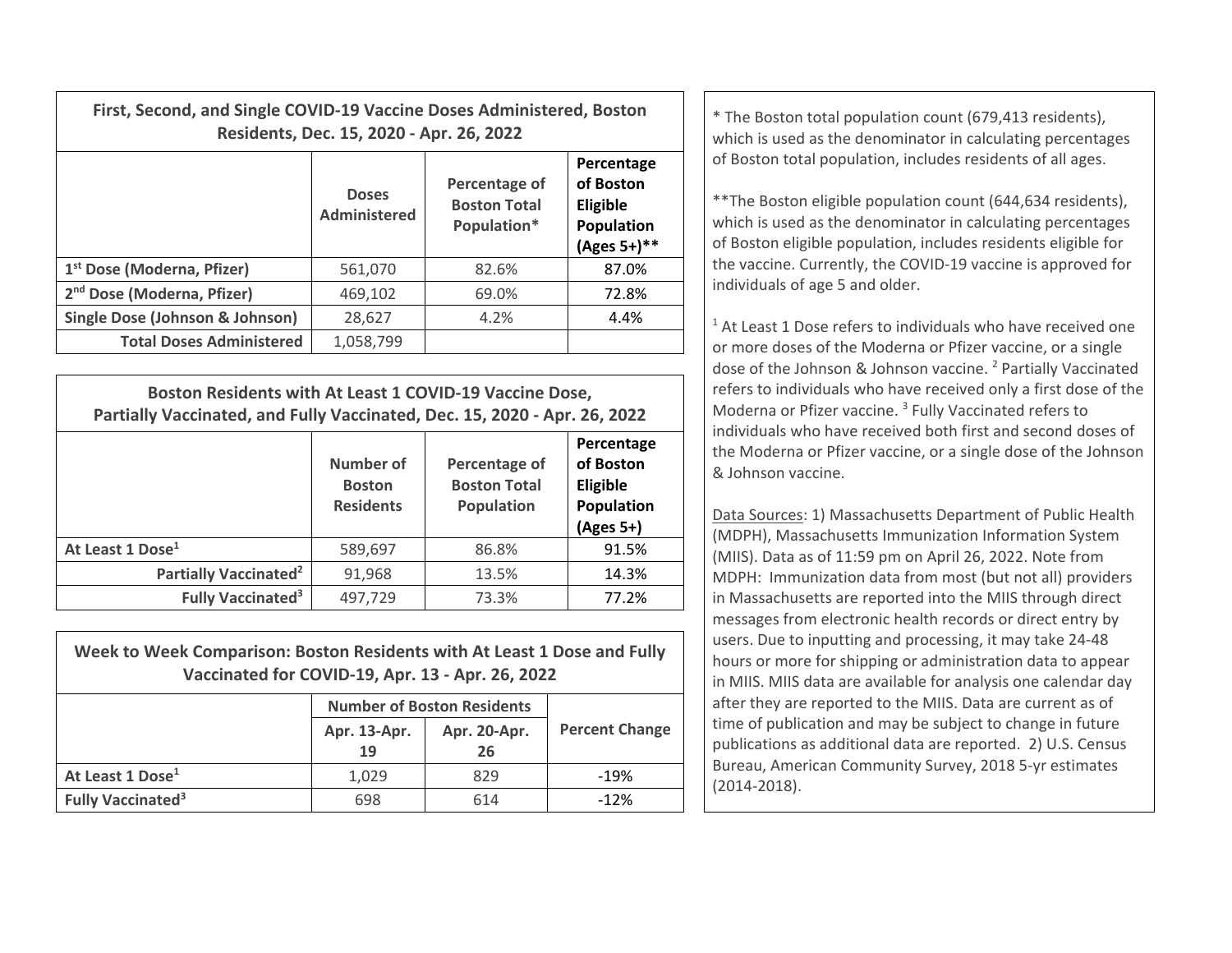

\* Total number of individuals receiving their initial dose in the 10‐week period.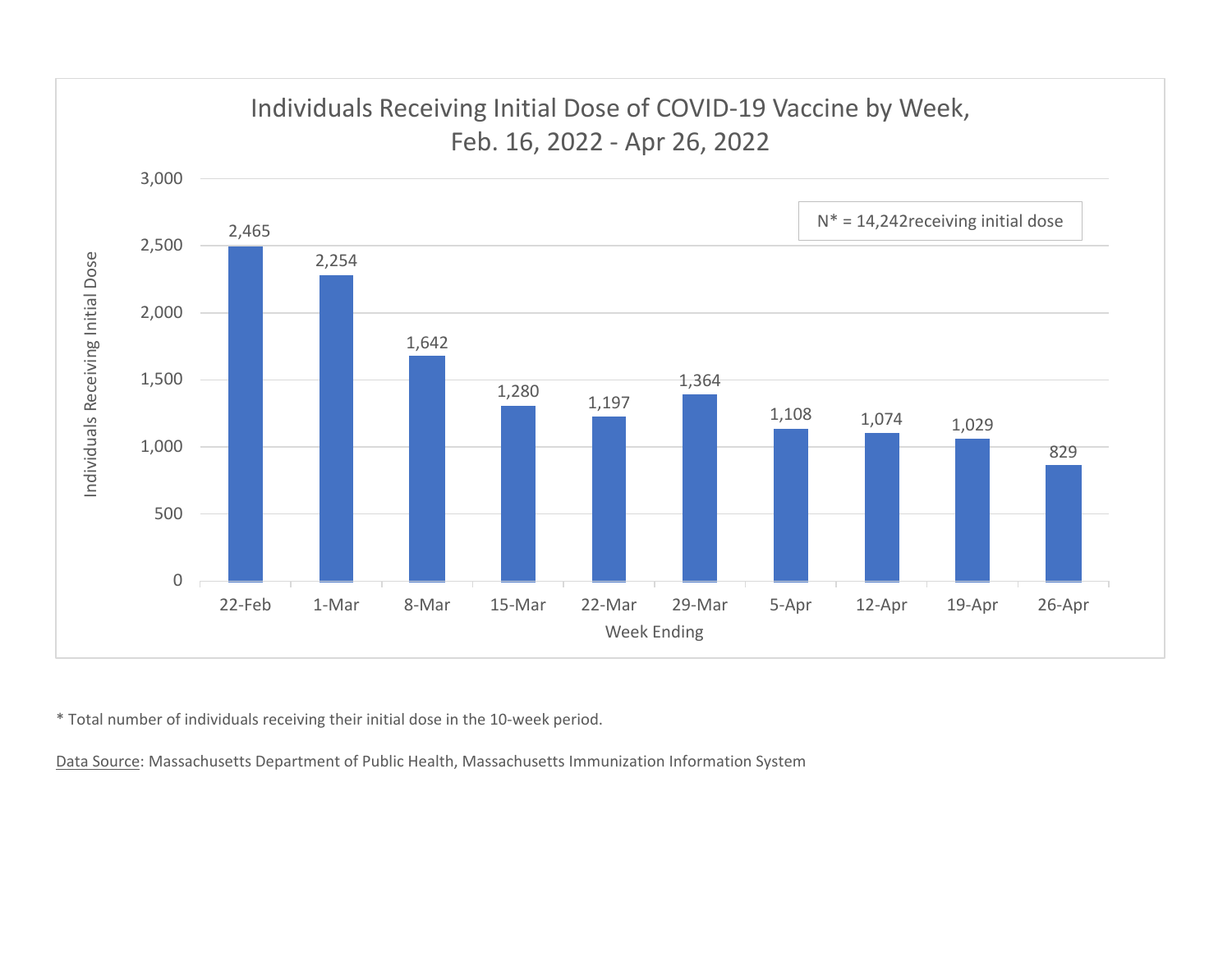

\* Total number of individuals receiving their final dose in the 10‐week period.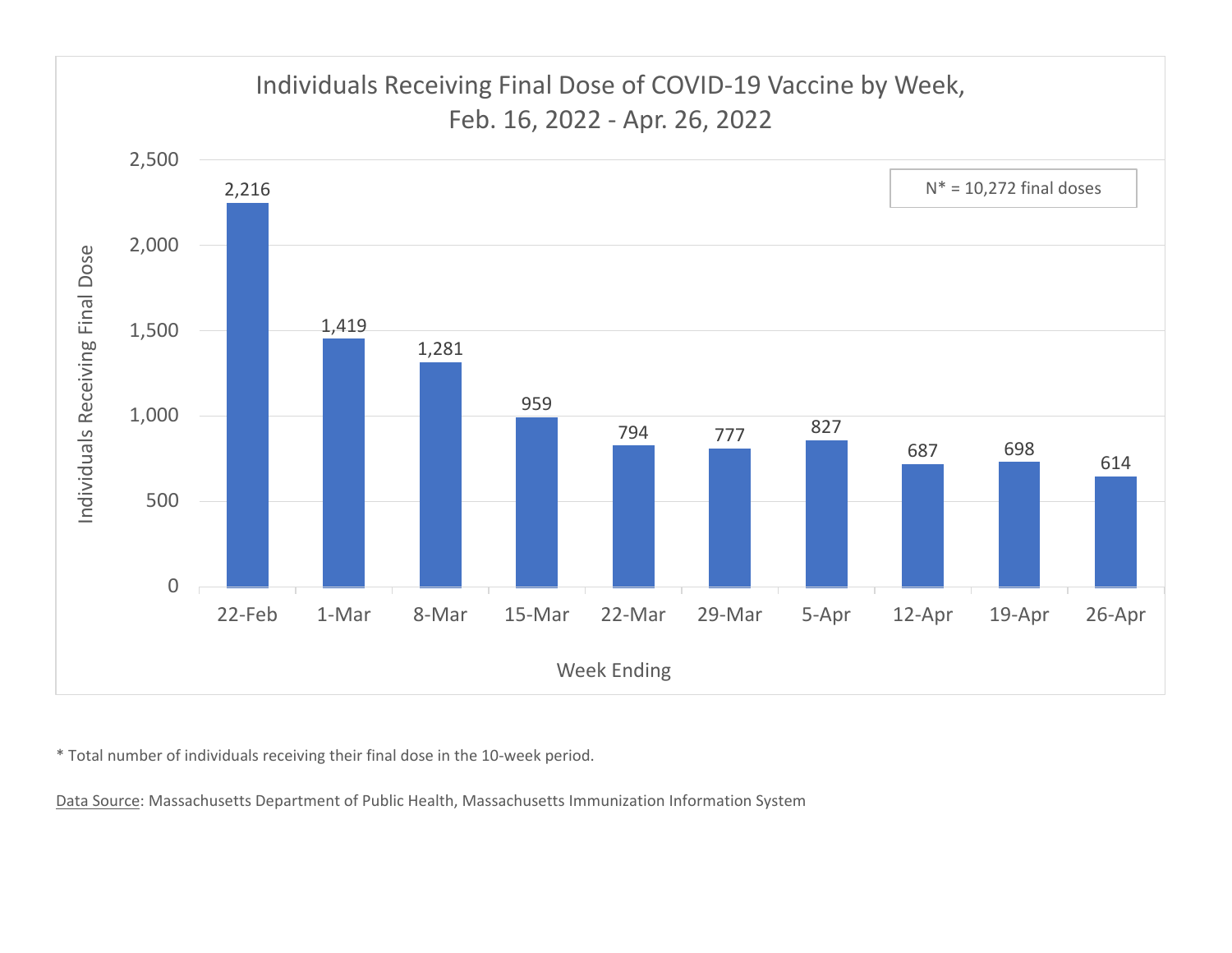

\* Varies from Total N of Individuals with At Least 1 Dose (589,697) due to missing age data for 8 individuals.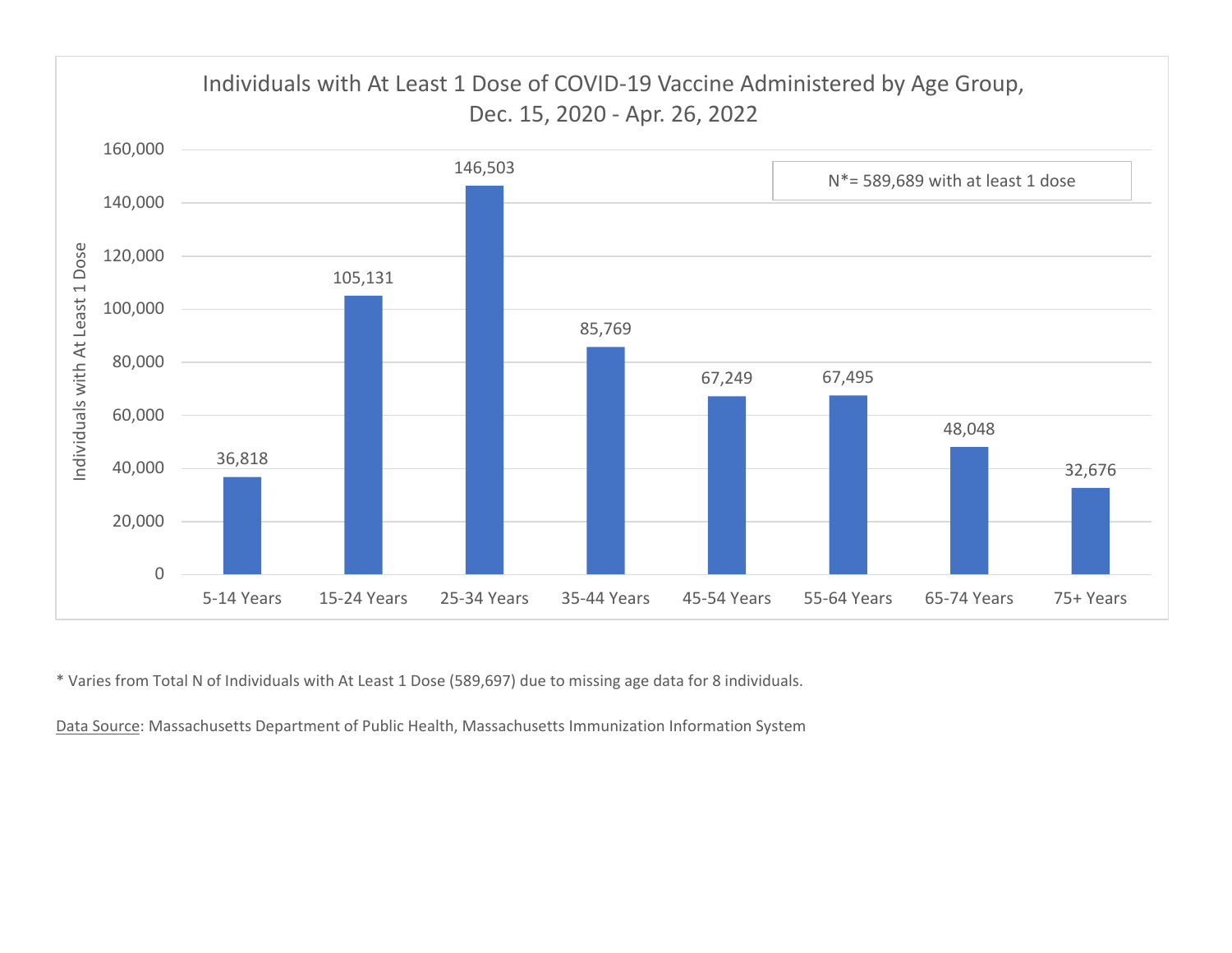

\* Varies from Total N of Individuals with At Least 1 Dose (589,697) due to missing age data for 8 individuals.

In accordance with CDC practices, BPHC has capped the percent of population coverage metrics at 99.9%. These metrics could be greater than 99.9% for multiple reasons, including census denominator data not including all individuals that currently reside in the county (e.g., part time residents) or potential data reporting errors. Estimates may change as new data are made available.

Percentage of overall Boston population with at least 1 dose <sup>=</sup> 86.8%.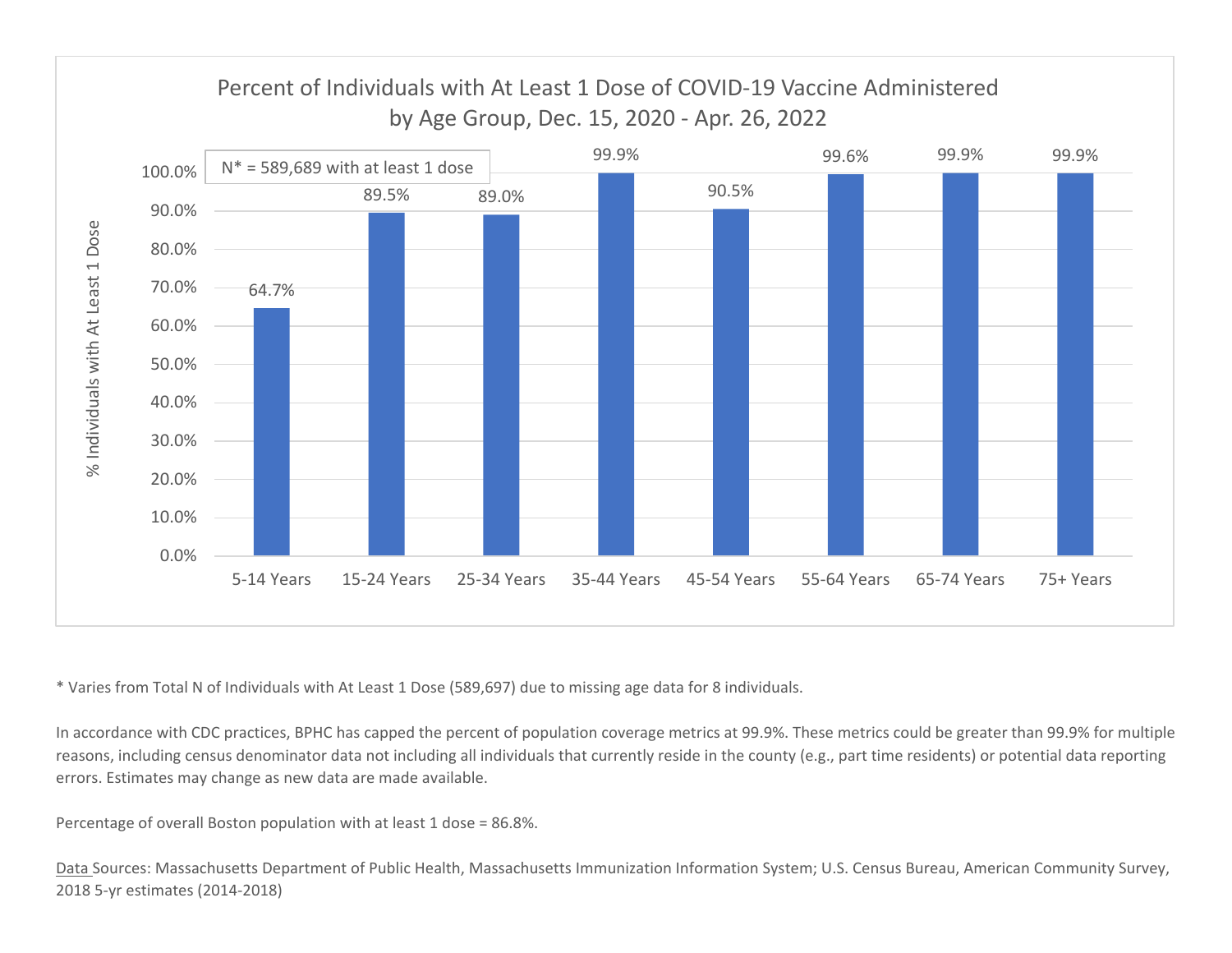

\* Varies from Total N of Fully Vaccinated Individuals (497,729) due to missing age data for 2 individuals.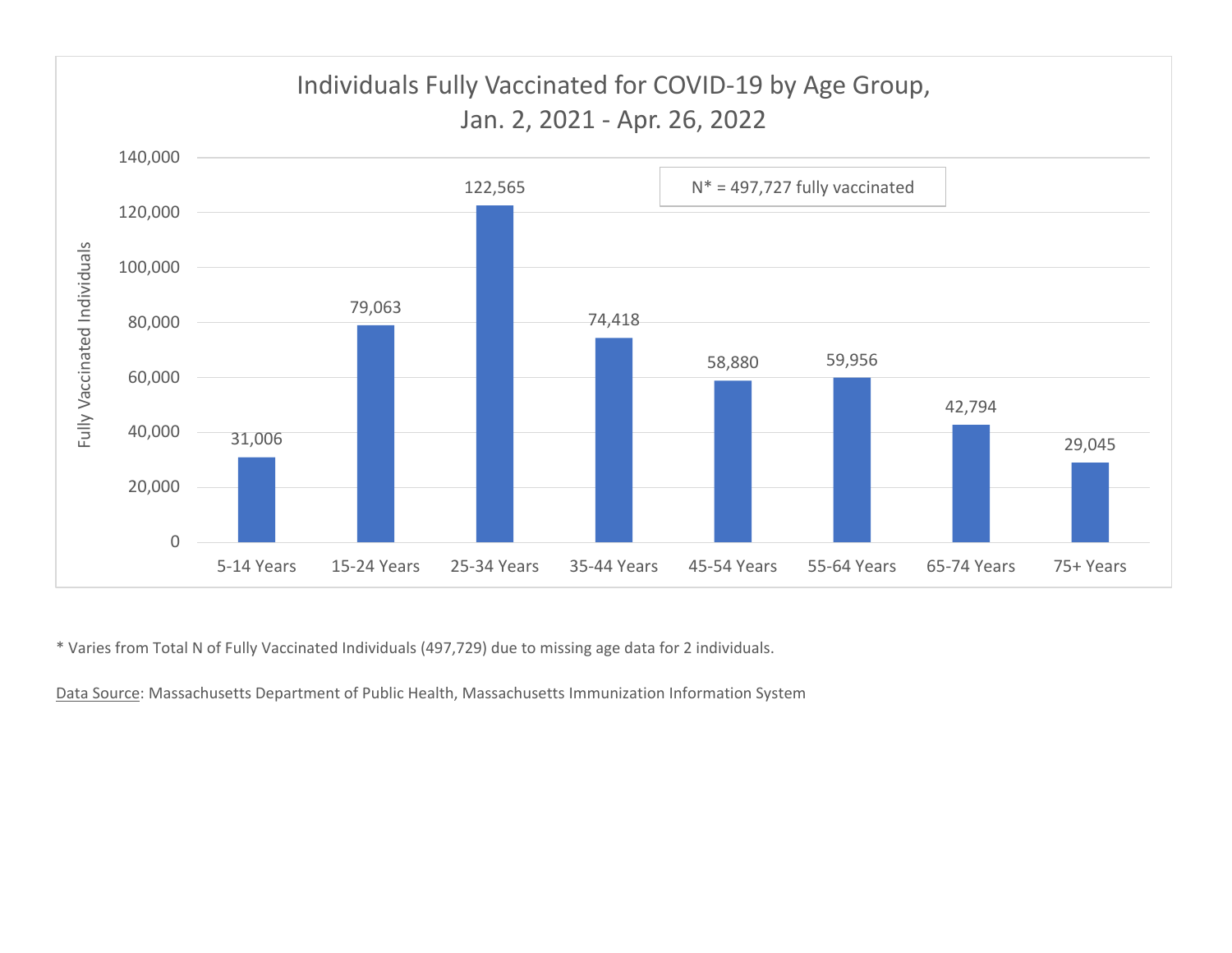

\* Varies from Total N of Fully Vaccinated Individuals (497,729) due to missing age data for 2 individuals.

Percentage of overall Boston population fully vaccinated <sup>=</sup> 73.3%.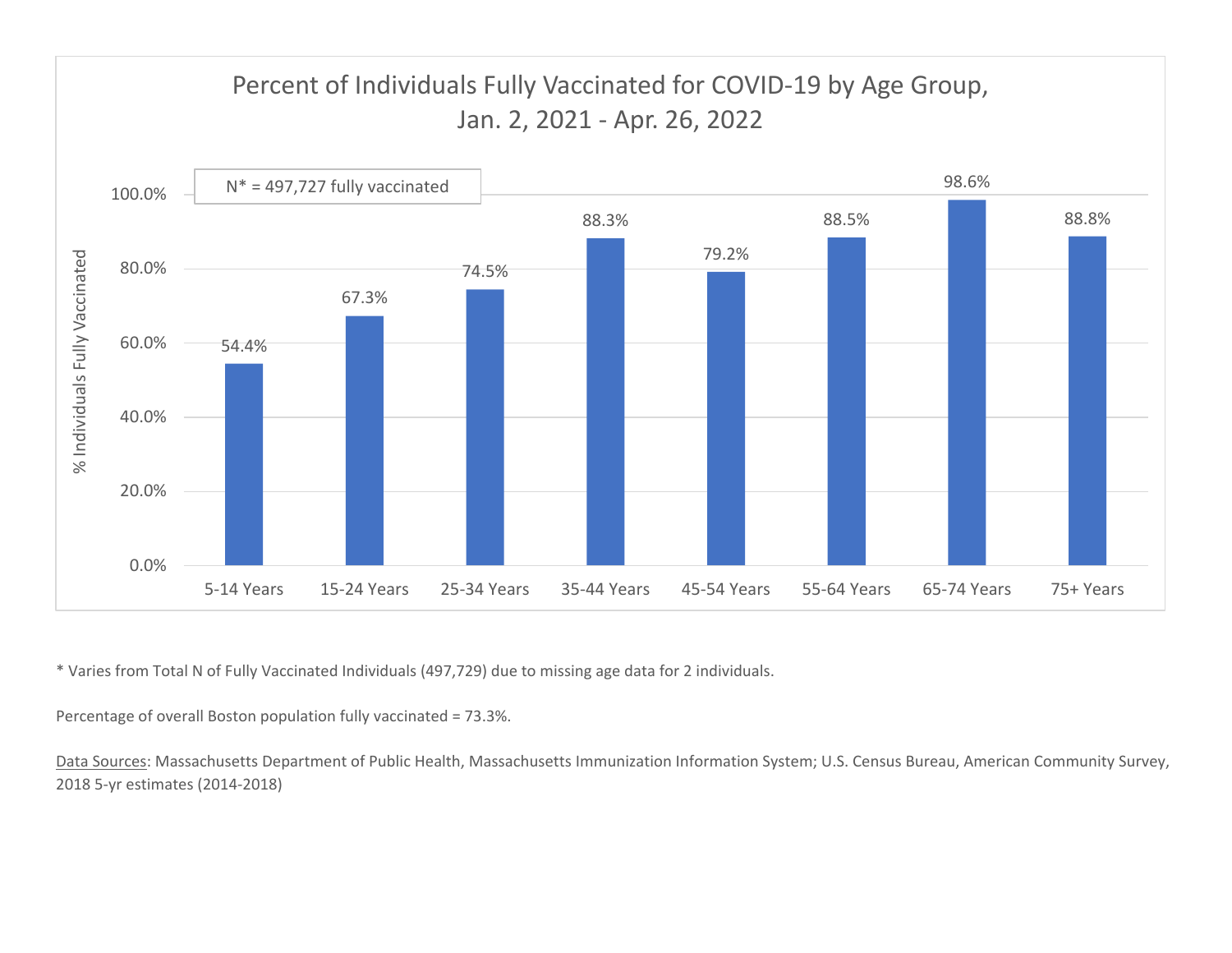

Asian/PI <sup>=</sup> Asian, Native Hawaiian, and Pacific Islander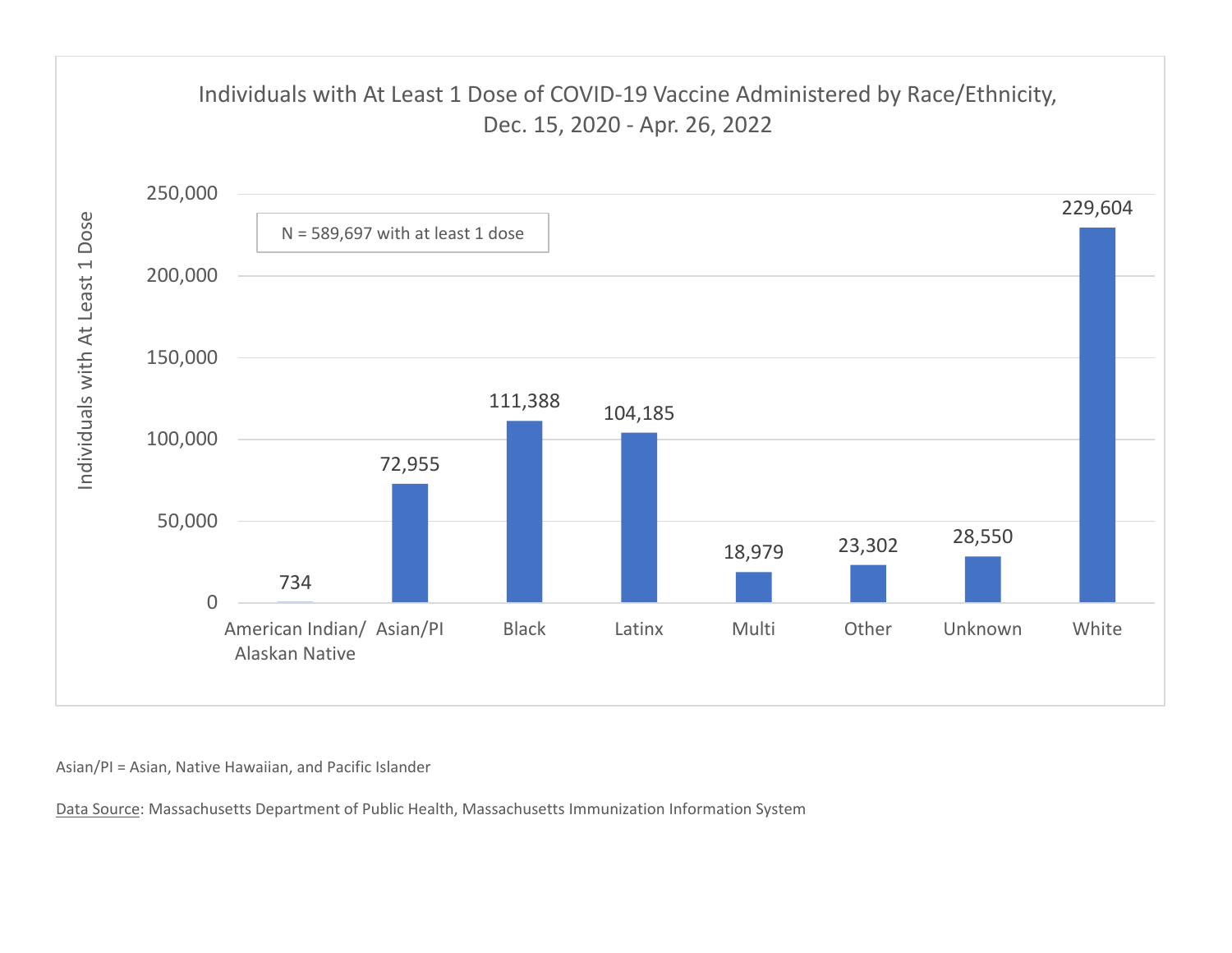

Asian/PI <sup>=</sup> Asian, Native Hawaiian, and Pacific Islander

\* Varies from Total N of Individuals with At Least 1 Dose (589,697) because data for residents who identify as Multiracial, Other, or Unknown are not included in this chart due to lack of comparable population data.

Percentage of overall Boston population with at least 1 dose <sup>=</sup> 86.8%.

In accordance with CDC practices, BPHC has capped the percent of population coverage metrics at 99.9%. These metrics could be greater than 99.9% for multiple reasons, including census denominator data not including all individuals that currently reside in the county (e.g., part time residents) or potential data reporting errors. Estimates may change as new data are made available.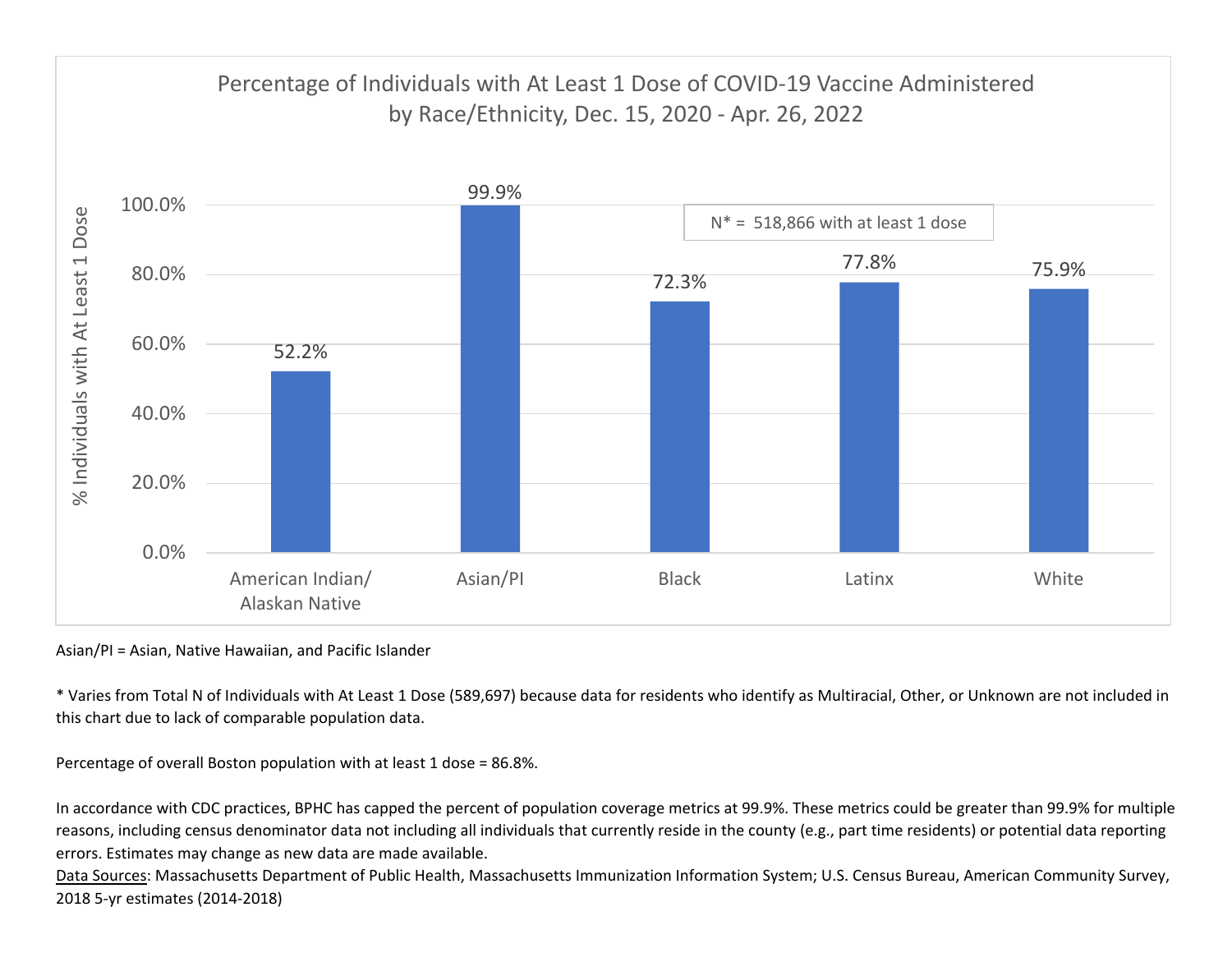

Asian/PI <sup>=</sup> Asian, Native Hawaiian, and Pacific Islander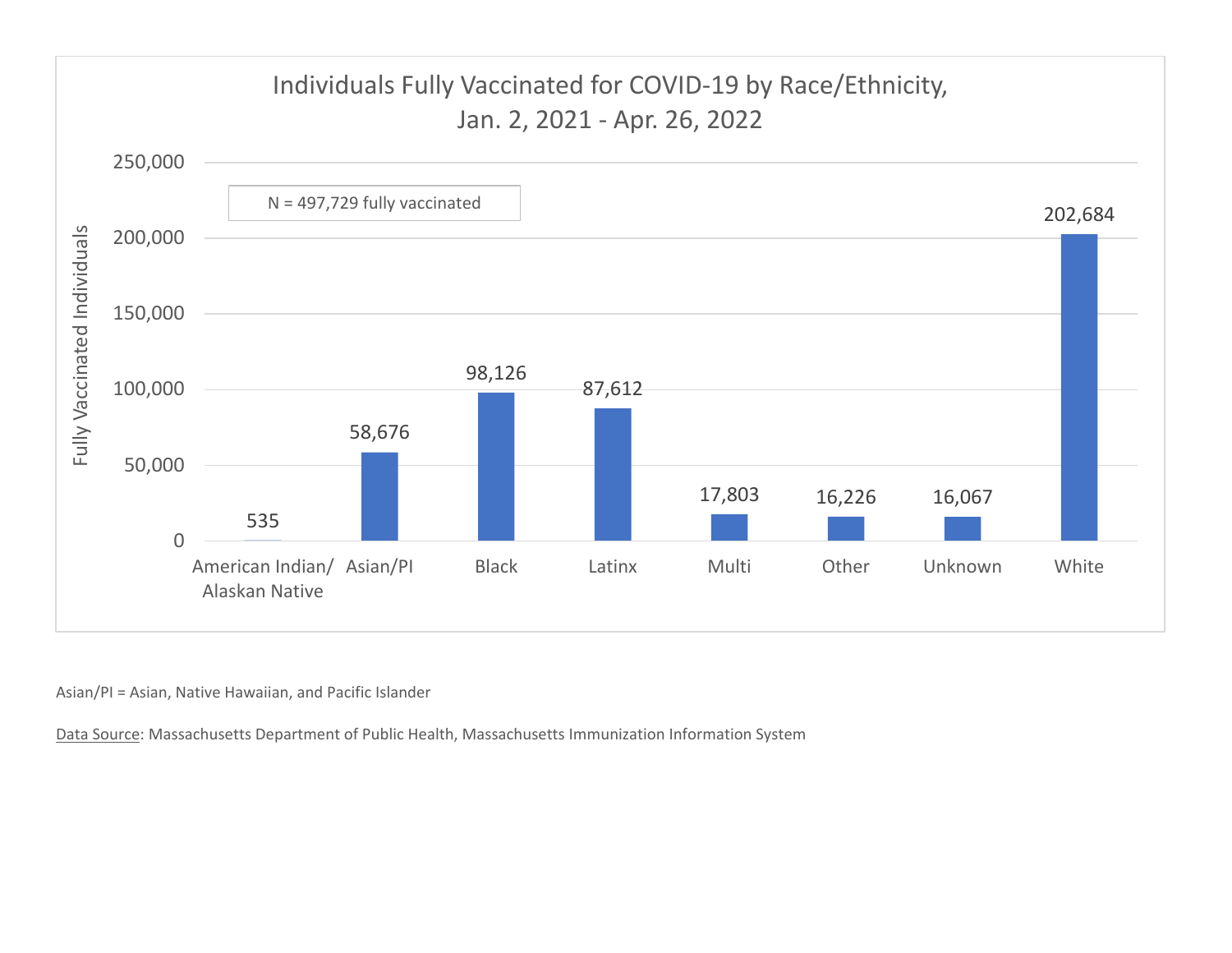

## Asian/PI <sup>=</sup> Asian, Native Hawaiian, and Pacific Islander

\* Varies from Total N of Fully Vaccinated Individuals (497,729) because data for residents who identify as Multiracial, Other, or Unknown are not included in this chart due to lack of comparable population data.

Percentage of overall Boston population fully vaccinated <sup>=</sup> 73.3%.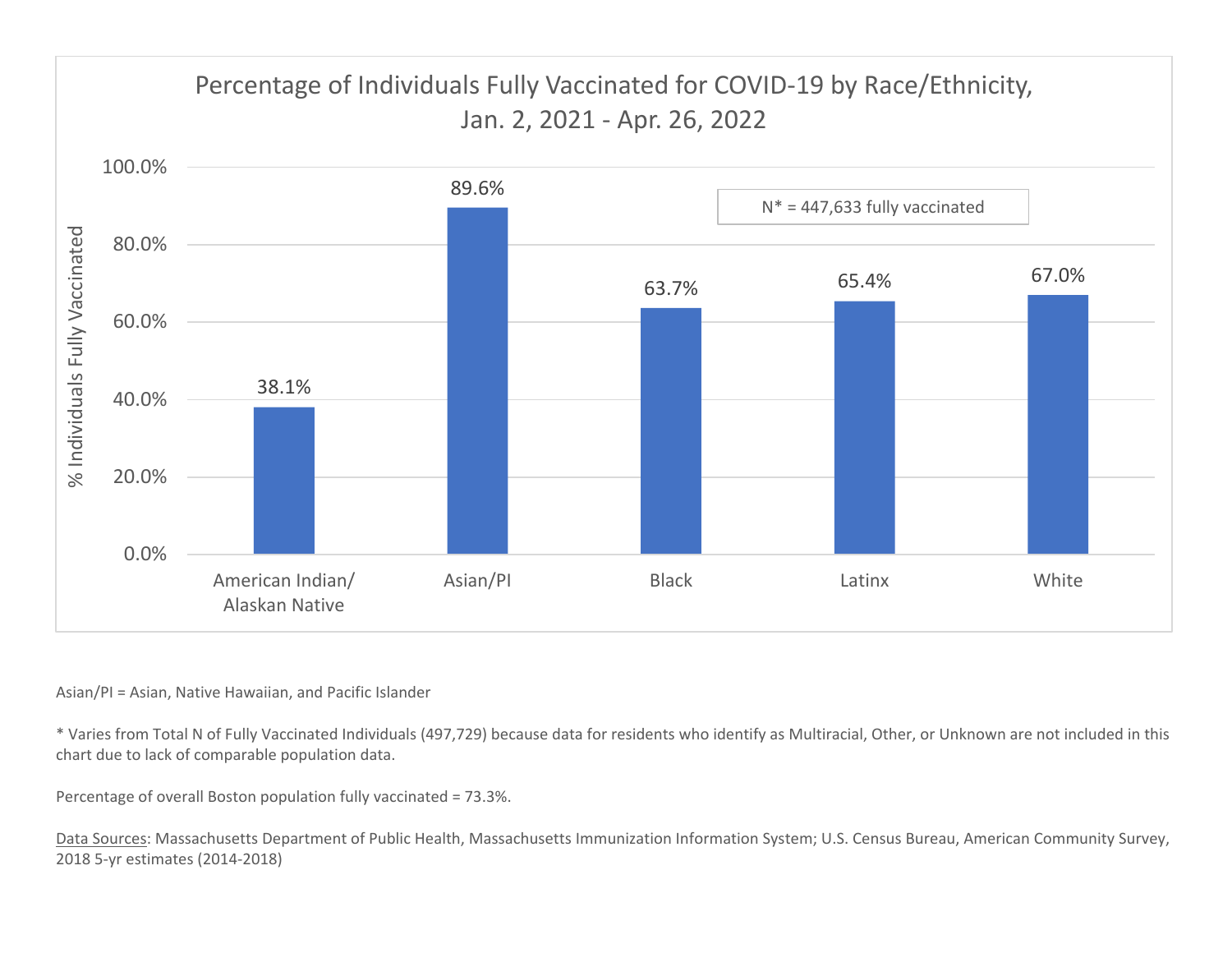

BB/BH/DT/NE/WE <sup>=</sup> Back Bay/Beacon Hill/Downtown/North End/West End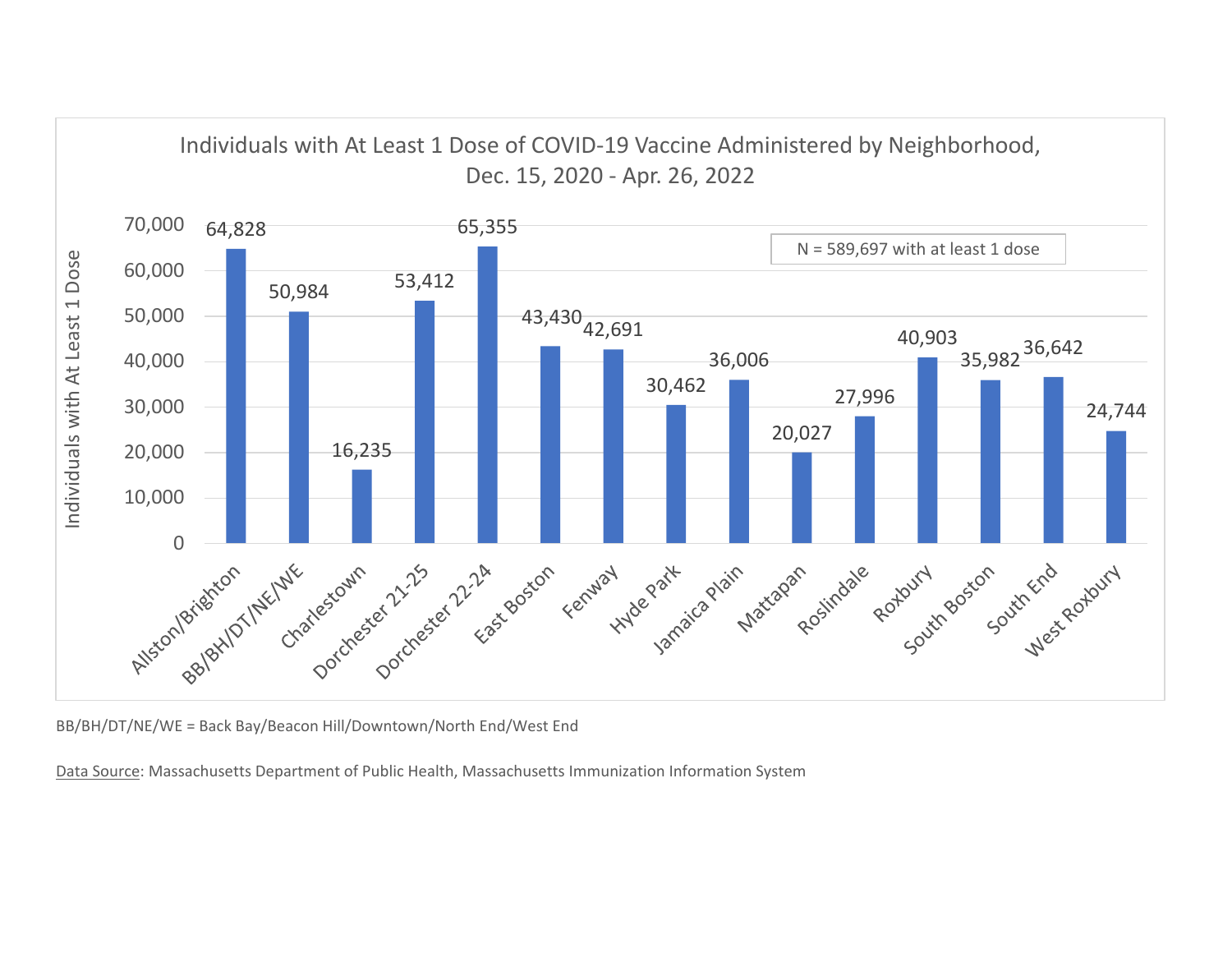

BB/BH/DT/NE/WE <sup>=</sup> Back Bay/Beacon Hill/Downtown/North End/West End

Percentage of overall Boston population with at least 1 dose <sup>=</sup> 86.8%.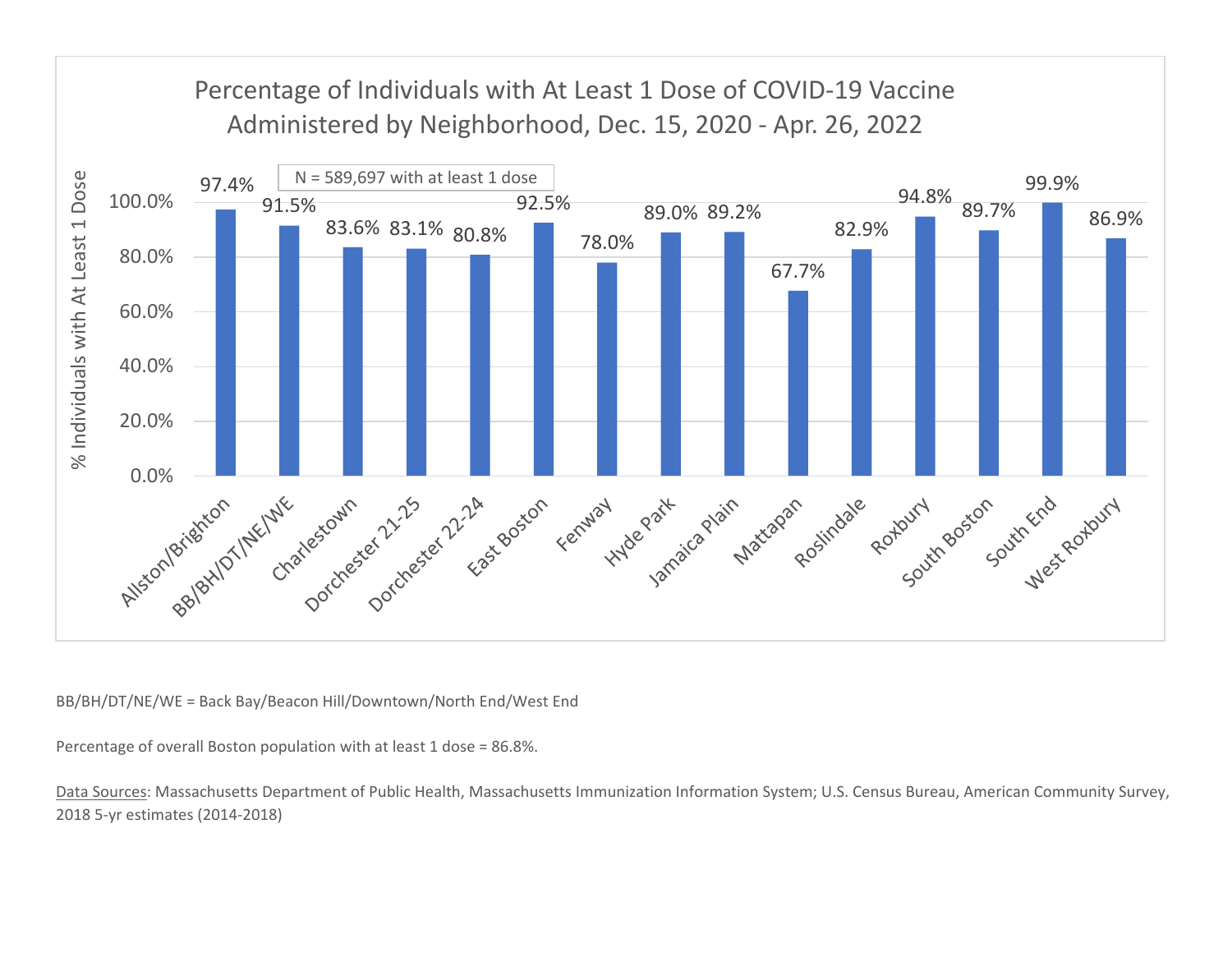

BB/BH/DT/NE/WE <sup>=</sup> Back Bay/Beacon Hill/Downtown/North End/West End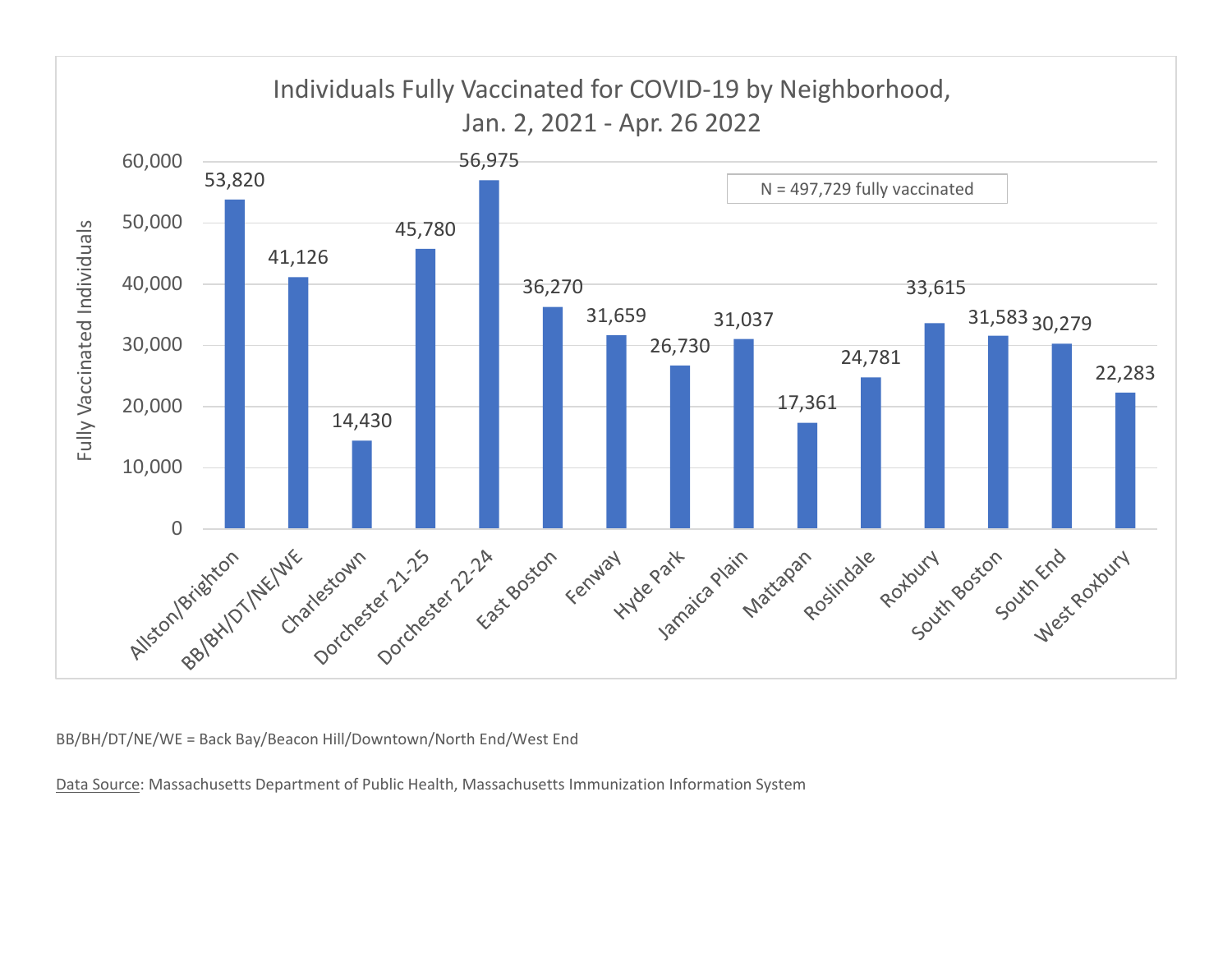

BB/BH/DT/NE/WE <sup>=</sup> Back Bay/Beacon Hill/Downtown/North End/West End

Percentage of overall Boston population fully vaccinated <sup>=</sup> 73.3%.